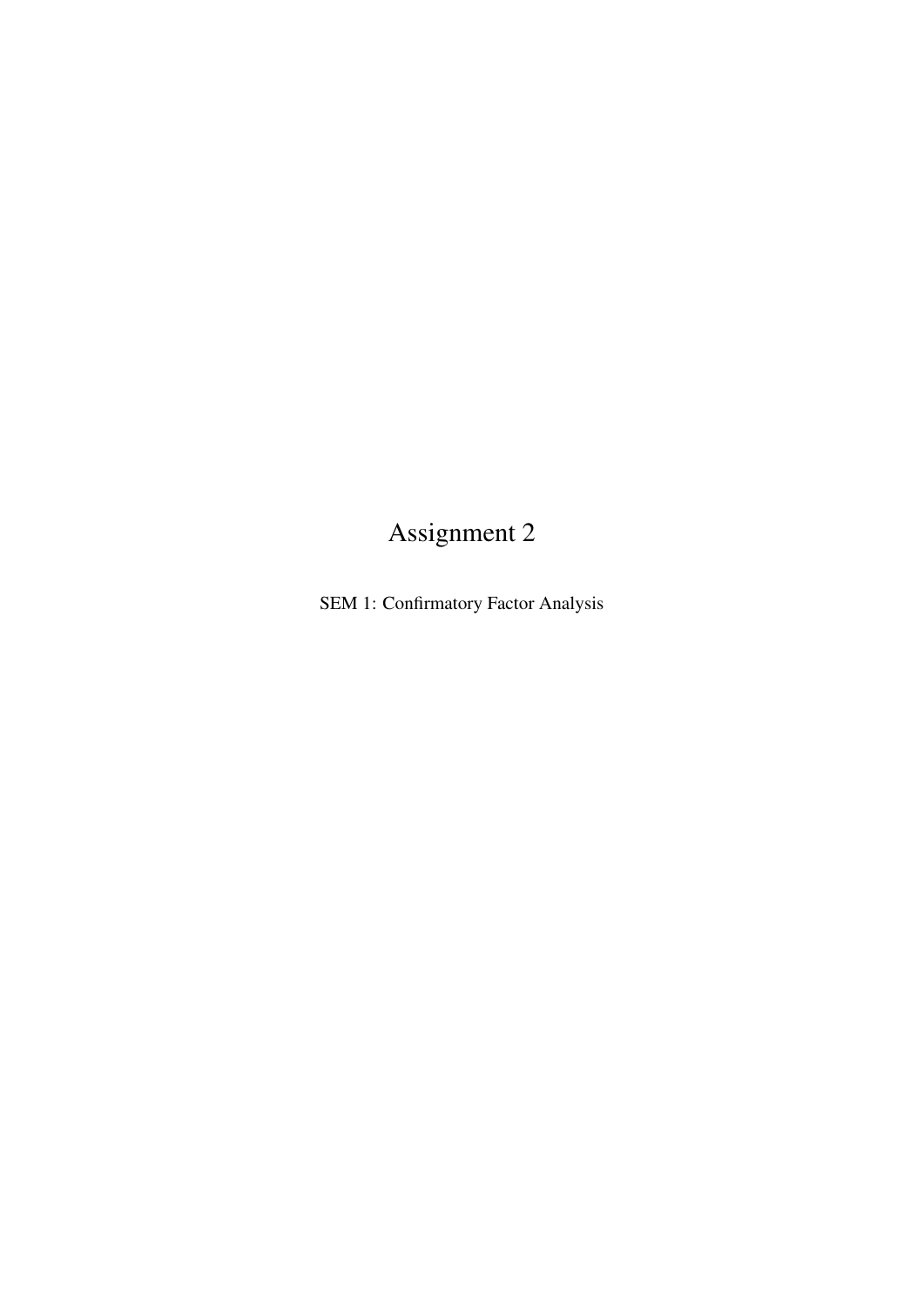Please hand in a .pdf file containing your report and the .csv file that has been generated. The deadline of this assignment is Thursday April 19 15:00.

## **Assignment**

In R, run the following code in R (replace ... with your student number, or your birthday (YYYMMDD) if you do not have a student number):

```
library("install.packages")
library("psych")
studentNumber <- ...
set.seed(studentNumber)
data(bfi)
noNA <- na.omit(bfi)
Data <- noNA[sample(1:nrow(noNA), 500), 1:25]
write.csv(Data,paste0("bfi_",studentNumber,".csv"), row.names = FALSE)
```
This code created an object Data, which is also stored as a csv file in your working directory. If you do not use R, let someone run this code for you and send you the csv file (do use your own student number). This dataset contains your personal *n* = 500 subset of the bfi (Big Five Inventory) data contained in the *psych* package. More information on this dataset can be obtained by running:

#### ?bfi

The questions are designed to measure five central personality traits: Agreeableness, Conscientiousness, Extraversion, Neuroticism, and Opennness. The following table gives the item descriptions:

| Item label     | Item description                         | <b>Trait</b>      |
|----------------|------------------------------------------|-------------------|
| A <sub>1</sub> | Am indifferent to the feelings of others | Agreeableness     |
| A <sub>2</sub> | Inquire about others' well-being         | Agreeableness     |
| A <sub>3</sub> | Know how to comfort others               | Agreeableness     |
| A <sub>4</sub> | Love children                            | Agreeableness     |
| A <sub>5</sub> | Make people feel at ease                 | Agreeableness     |
| C1             | Am exacting in my work                   | Conscientiousness |
| C <sub>2</sub> | Continue until everything is perfect     | Conscientiousness |
| C <sub>3</sub> | Do things according to a plan            | Conscientiousness |
| C <sub>4</sub> | Do things in a half-way manner           | Conscientiousness |
| C <sub>5</sub> | Waste my time                            | Conscientiousness |
| E1             | Don't talk a lot                         | Extraversion      |
| E2             | Find it difficult to approach others     | Extraversion      |
| E <sub>3</sub> | Know how to captivate people             | Extraversion      |
| E4             | Make friends easily                      | Extraversion      |
| E <sub>5</sub> | Take charge                              | Extraversion      |
| N1             | Get angry easily                         | Neuroticism       |
| N2             | Get irritated easily                     | Neuroticism       |
| N <sub>3</sub> | Have frequent mood swings                | Neuroticism       |
| N <sub>4</sub> | Often feel blue                          | Neuroticism       |
| N <sub>5</sub> | Panic easily                             | Neuroticism       |
| O <sub>1</sub> | Am full of ideas                         | <b>Opennness</b>  |
| O <sub>2</sub> | Avoid difficult reading material         | Opennness         |
| O <sub>3</sub> | Carry the conversation to a higher level | Opennness         |
| O4             | Spend time reflecting on things          | Opennness         |
| O5             | Will not probe deeply into a subject     | <b>Opennness</b>  |

Your assignment is to investigate the Big 5 personality structure, as if you collected your subset of the data yourself, and write a short scientific report (no more than 1000 words) on your findings. Include at least the following: